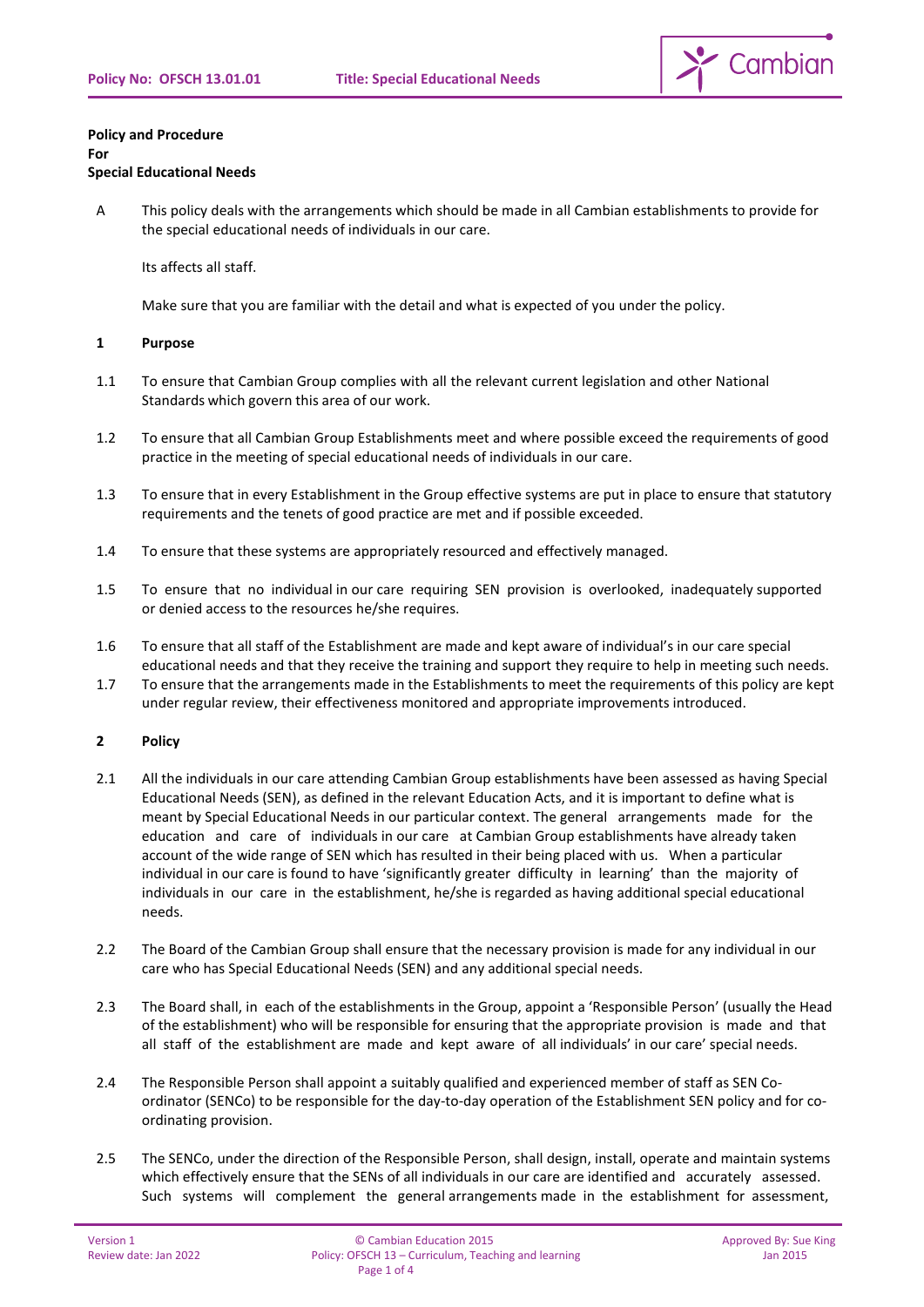

under the terms of Group Education Policy: Curriculum development, Review, Planning, Delivery, Assessment, Recording and Reporting.

- 2.6 The SENCo, under the direction of the Responsible Person, shall ensure that all assessed SENs are met by an appropriate and effective system for the delivery of additional provision and that those systems are kept consistently under review to ensure continuing effectiveness.
- 2.7 The SENCo shall set up and maintain an SEN Register for the establishment. He/she will also be responsible for maintaining accurate records of the steps taken to give access to such provision and of its effectiveness in meeting assessed SEN.
- 2.8 The SENCo shall put in place and operate a system whereby staff can refer to the SENCo individuals in our care about whom they have concerns in relation to learning difficulties and ask for further assessments to be made (the system should also allow for those individuals in our care who are competent to do so to selfrefer).
- 2.9 The SENCo, with the support of the Head and senior staff, shall be responsible for the day- to-day management of special needs provision and for securing the resources necessary (including professional expertise) making use as necessary of outside support services and agencies.
- 2.10 The SENCo shall be responsible for providing an advisory and support service to staff colleagues with regard to all aspects of SEN provision in the establishment and, where necessary, for offering in-service training to those deemed to require it.
- 2.11 The Responsible Person shall ensure that the effectiveness of the agreed organisational arrangements for SEN provision is kept continuously under review and action taken as appropriate.

# **3 Procedures**

# **Action by the Board, Director of Operations and Heads**

- 3.1 The Head and senior management of each Establishment shall comply in full with all the requirements of this policy document.
- 3.2 The Head shall be the 'Responsible Person' for that establishment in relation to the requirements of this policy.
- 3.3 The relevant Director(s) and Director of Operations shall monitor the performance of the establishments in relation to the requirements of this policy and to take appropriate action to correct any failure to conform.

# **Action by the Responsible Person**

3.4 The Responsible Person will devise and issue an establishment SEN Policy covering all aspects of those policies and procedures. The policy will reflect the needs of the school and the individuals. The policy will be approved via the Director of Operations and the Board.

It will include:

- clear details of management roles and responsibilities, i.e. the responsibilities of the person designated as Head of Education and of the person designated as SENCo;
- an outline of the organisational arrangements agreed with SENCo.
- 3.5 The Responsible Person will, in consultation with the Director of Operations, appoint a suitably qualified and experienced member of staff as SENCo to carry out the duties assigned by this policy document and encapsulated in the Policy document SENCo Job Description;
- 3.6 The Responsible Person will regularly (at least once per year) review the additional SEN provision being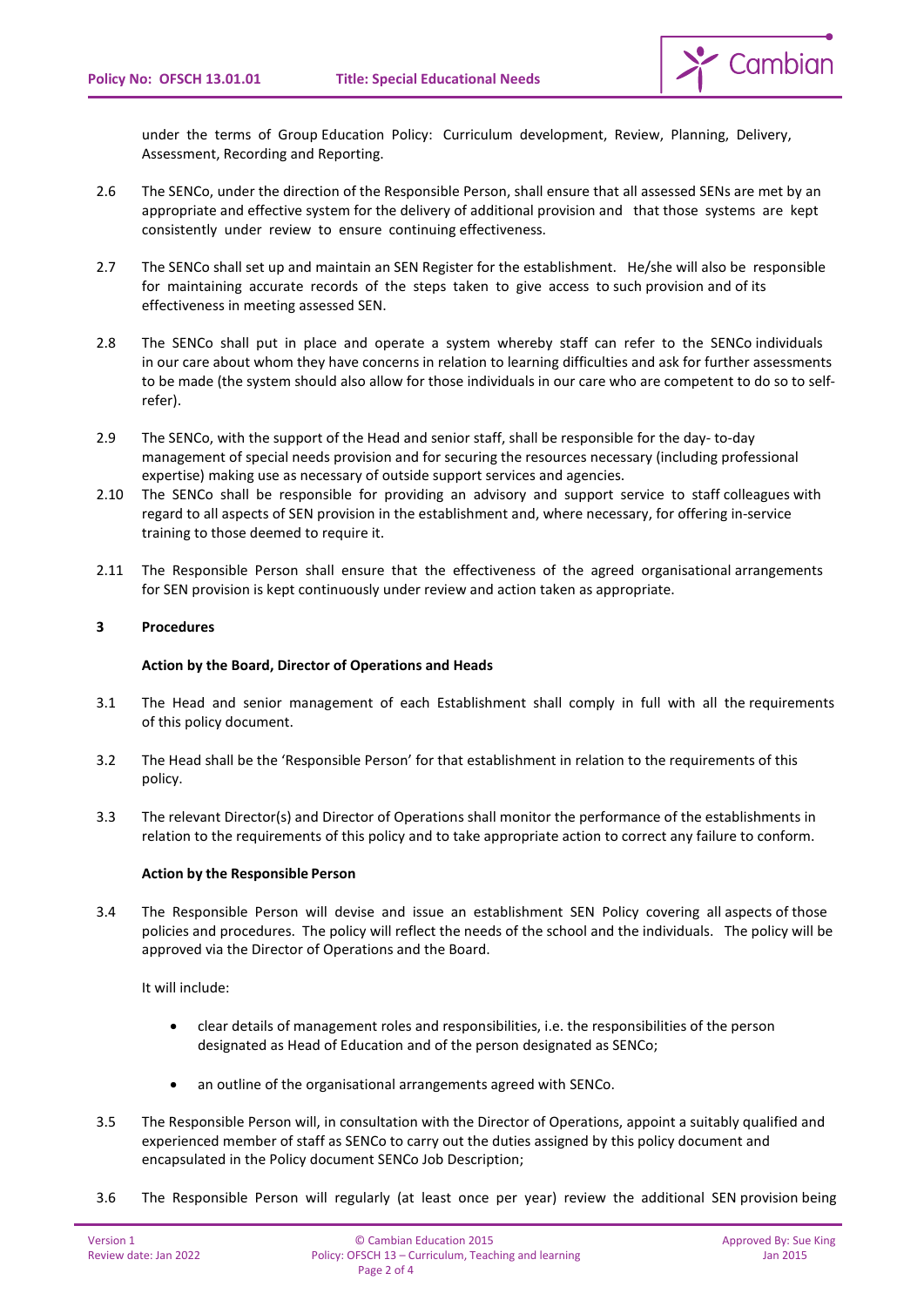

made in the establishment. He/she will record the results of such reviews, noting any significant points raised and action taken.

- 3.7 In carrying out this review the Responsible Person will, as a minimum, take account of:
	- records and reports produced by SENCO and others;
	- results of internal or external audits of SEN provision;
	- observations undertaken by senior establishment/Group staff;
	- Reports on individuals' in our care progress.

# **Action by SENCo**

- 3.8 The SENCo will assume responsibility for the planning and co-ordination of SEN provision in the establishment.
- 3.9 The SENCo will devise, install and operate arrangements for identifying the special educational needs of all individuals in our care and any additional special needs identified following admission, as defined. These arrangements will, as a minimum, ensure that account is taken of evidence deriving from:
	- pre-admission data;
	- parental input;
	- staff observations
	- appropriate test procedures
	- student input (where appropriate)
	- reports from therapists.
- 3.10 The SENCo will be responsible for the collection, collation analysis and synthesis of all such evidence and for its being recorded in a form which renders it accessible for assessment purposes.
- 3.11 (Where systems do not already exist for this purpose.) The SENCo will devise, install and operate arrangements for assessing the SEN needs of individuals in our care. Such arrangements will be in line with Group policies and procedures on Education Policy: Formal Curriculum Development, Review, Planning, Delivery, Assessment, Recording and Reporting.
- 3.12 The SENCo, taking advice as appropriate, will be responsible for planning additional special needs provision matched to the assessed needs of individuals and for recording such on the Special Needs Register.
- 3.13 The SENCo will devise, install and operate arrangements for the effective delivery of additional special needs provision.
- 3.14 The SENCo, in consultation with senior establishment managers, will ensure that adequate and appropriate resources (including staff) are available to effect delivery of the service, as required.
- 3.15 The SENCo will be responsible for co-ordinating and supervising these arrangements on a day- to-day basis and for deploying the necessary resources in the most effective manner.
- 3.16 The SENCo will be responsible for monitoring the delivery of SEN provision and for keeping the Responsible Person informed of significant issues arising;